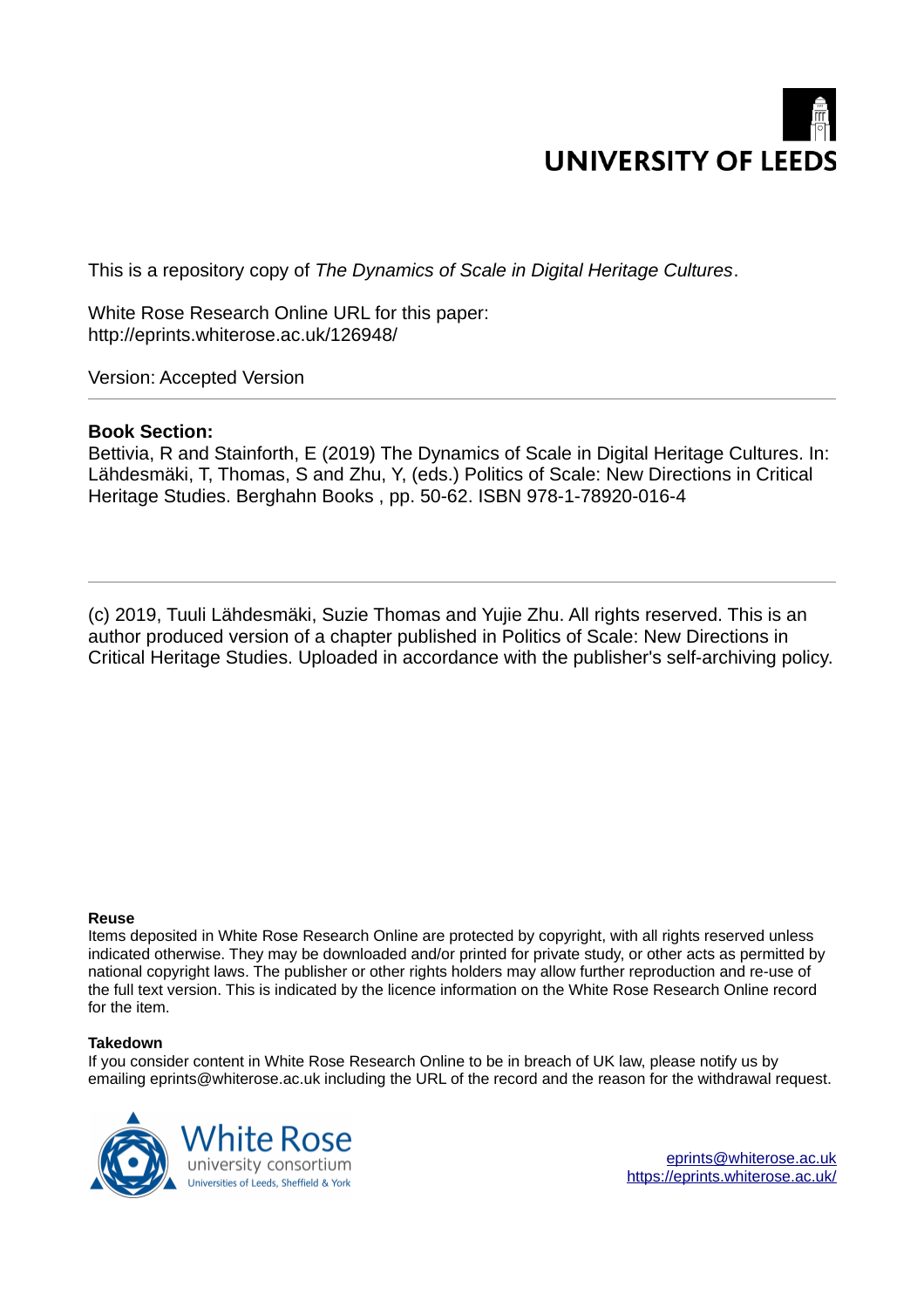#### **The Dynamics of Scale in Digital Heritage Cultures**

Rhiannon Bettivia and Elizabeth Stainforth

In recent decades digital technologies have provided new methods for fostering engagement between cultural heritage organizations and their audiences. At the most basic level, this might involve accessing digitized heritage collections online. Increasingly, there is also an emphasis on reusing and remixing digital heritage content, which signals a shift in the positioning of audiences from cultural consumers to cultural producers (Beer and Burrows 2013). These examples demonstrate how the technical structuring and communication of heritage collections can shape changes in contemporary heritage management and in practices such as collection, preservation, presentation and interpretation.

In this chapter, we investigate the scalar politics of networked digital heritage through examination of the large-scale heritage aggregators Europeana and the Digital Public Library of America (DPLA). Here, the term aggregator refers to an organization that collects, formats and manages digital data from multiple providers, and offers federated access to that data via services like online portals (Europeana 2016). Digital aggregators, because of their nebulous geographic location, complicate heritage debates around local, national and transnational scales, especially those that assume the recuperative potential of heritage projects rests in specific localities (Arantes 2007; Coombe and Weiss 2015). Such geographical scaling is troubled by the distributed structures of digital aggregators, which are not spatially bounded in the same way. Europeana and the DPLA provide an opening for further discussion of these issues. The former is comprised of a database and website that offers access to digitized items from over 2500 of Europe's museums, libraries and archives. The latter, more recent, project is based around a similar model but operates at a national rather than a supranational scale and promotes public access through forging relationships across a range of American libraries and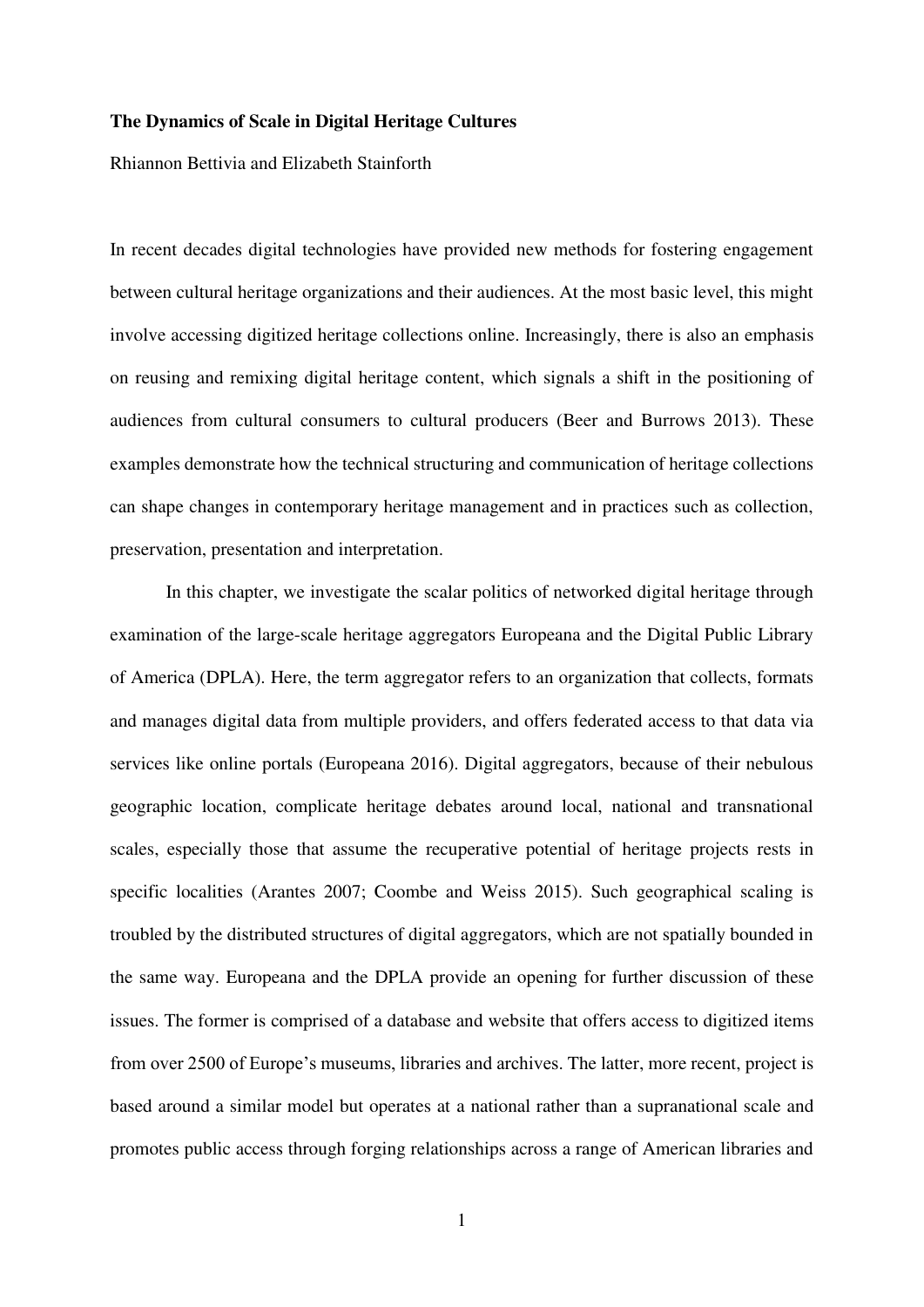smaller public organizations. It is funded by a combination of US government grant agencies and private research foundations (Darnton 2013). We begin by outlining our approach to scale, informed by the work of Michel Foucault and Tony Bennett, and then go on to assess the technical elements of Europeana and the DPLA in more detail with reference to the policy and strategic planning documents of both projects. We analyze these in relation to the universal ideas they express, namely Europe and the public. We conclude with some reflections on scale and the implications of heritage aggregators for digital heritage cultures.

## **Scale and Governmentality**

In line with the aims of this volume, our examination of digital heritage aggregators will highlight the political dimensions of scale and the interconnectedness of scalar entities, through recourse to Foucauldian scholarship on power/knowledge formations. Much of Foucault's later writing on governmental rationality, or governmentality, explored these formations. In a 1982 lecture series, he explained, 'the contact between technologies of domination of others and those of the self I call governmentality' (Foucault [1982] 1988: 19). Colin Gordon elaborates on this description, explaining practices of government as follows:

Government as an activity could concern the relation between self and self, private interpersonal relations within social institutions and communities and, finally, relations concerned with the exercise of political sovereignty. Foucault was crucially interested in the interconnections between these different forms and meanings of government. (Gordon 1991: 2 –3)

Foucault's work has been influential across a number of disciplines and now comprises a field of inquiry in its own right, loosely labelled governmentality studies. In the realm of cultural studies, too, his approach has been taken up by scholars researching policy and administration. Foremost among these is Bennett, an Australian scholar, whose work on the relations between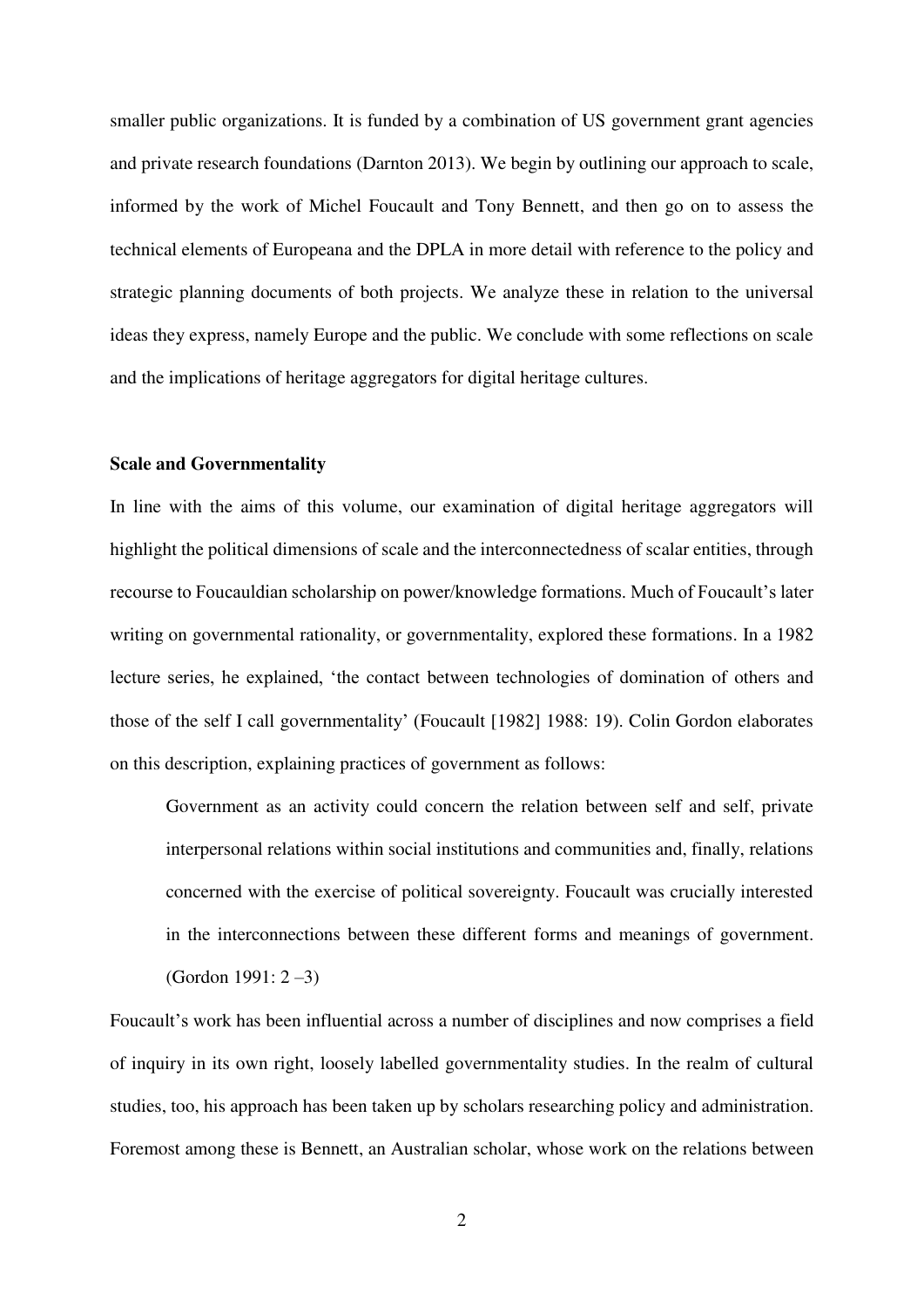knowledge practices and governmentality has made a significant contribution to cultural heritage debates, particularly regarding the institution of the museum. Bennett (1990) observes how historical sciences such as anthropology guided museological techniques in the nineteenth century, as part of the development of modern modes of liberal government, and stresses the disparity between the museum's democratic rhetoric and the rationality of public instruction constituted in its functioning. In broader terms, his work is directed towards understanding the concept and logic of culture, based on Foucault's methodological principles. In his 2013 publication, *Making Culture, Changing Society*, Bennett distinguishes the emergence of culture as a 'complex':

The culture complex … is, the public ordering of the relations between particular kinds of knowledges, texts, objects, techniques, technologies and humans arising from the deployment of the modern cultural disciplines (literature, aesthetics, art history, folk studies, drama, heritage studies, cultural and media studies) in a connected set of the apparatuses (museums, libraries, cinema, broadcasting, heritage sites, etc.) … This complex consists in its organisation of specific forms of action whose exercise and development has been connected to those ways of intervening in the conduct of conduct

that Foucault calls governmental. (Bennett 2013: 14)

Bennett's approach is instructive; in applying governmentality to the analysis of culture, he provides a means of investigating the ways in which specific forms of knowledge and expertise give rise to mechanisms, techniques and technologies for the practice of government. This focus is important insofar as our discussion focuses on the practices underpinning notions of 'Europeanness' and 'publicness' in the case studies. Moreover, Bennett's utilization of governmentality supports analysis across the multiple relational sites and contexts of heritage aggregators. Our inquiry into these aggregators is concerned with both their technological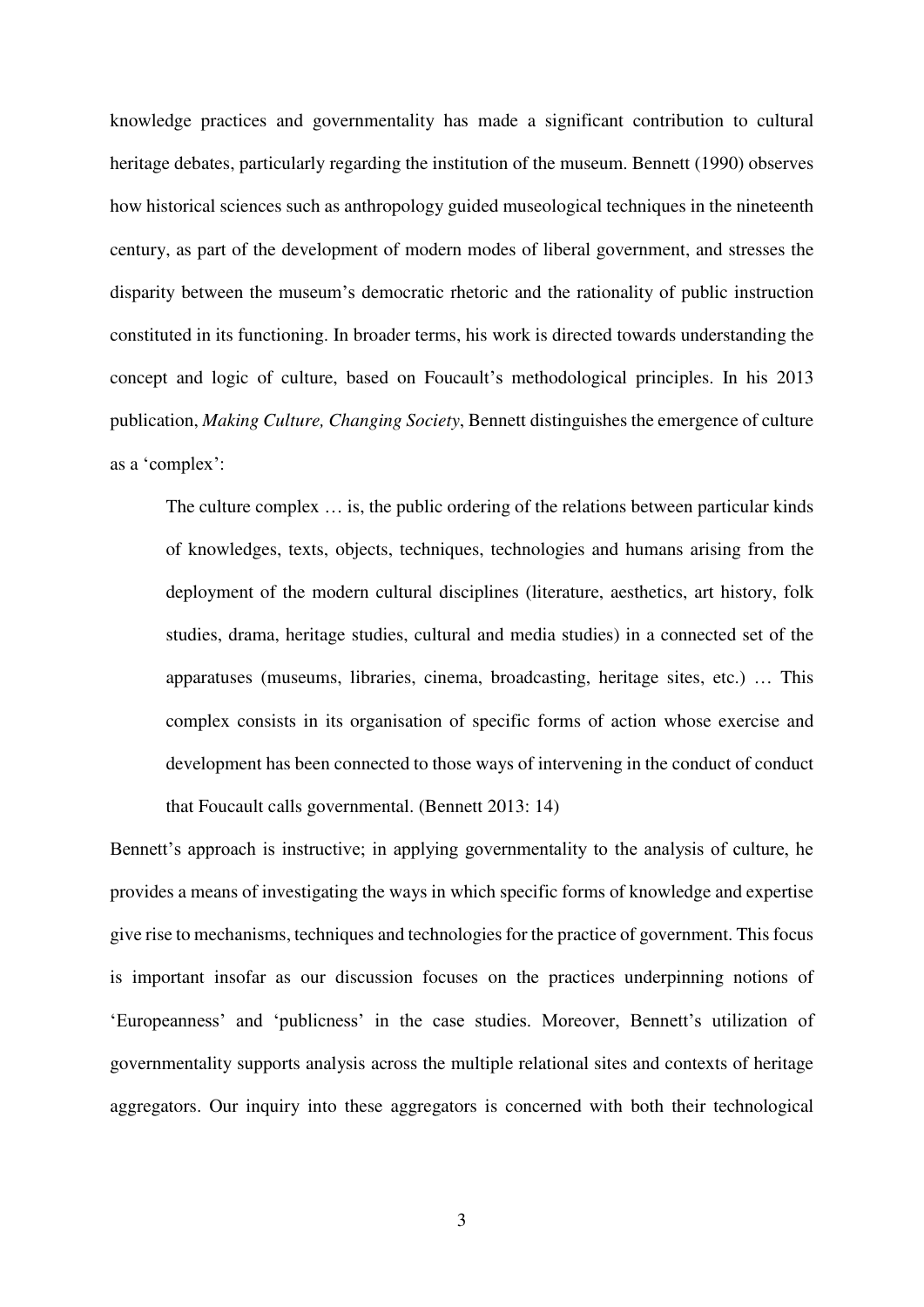features and the multiplicity of their scalar manifestations, which the governmentality perspective addresses.

Also important is Foucault's (1979) identification of practices of government that function via the mutually reinforcing relation of 'all and each'. The presupposition of relative autonomy underpins governmental practice and is at once individualizing and totalizing, operating at both micro and macro levels.<sup>1</sup> Recognition of this mutually reinforcing relation acts as a useful corrective to scholarly critiques of state-sanctioned heritage regimes, which are often situated in opposition to local traditions or personal experiences. As David C. Harvey (2015: 589) cautions, 'it is crucial that we should understand the spatialised geometries of power rather than be blinded by any warming glow of localness'. An analytics of government (Dean 1999) in the vein of the approach we have described, positions practices of state and institutional control within a wider framework of practices of self-regulation and differentiation. Furthermore, the move of all and each speaks to our specific concerns about the scalar logic of digital heritage aggregators, which are premised on the empowerment of the user through the centralization of resources in a widely accessible format. This relationship will be explored in more detail below.

## **Europeana and the DPLA**

The emergence of large-scale heritage aggregators such as Europeana and the DPLA has, on one level, been facilitated by the networked structure of the Internet, and signals a move towards the standardization of digitized material from across different cultural heritage collections (e.g. those of museums, libraries and archives). The technical metaphors aligned with this model of organization have been traced in a number of ways by media theorists, perhaps most famously by Lev Manovich in the designation of the database as a cultural form; he suggests that the database, through the various non-sequential operations it can perform, offers new ways of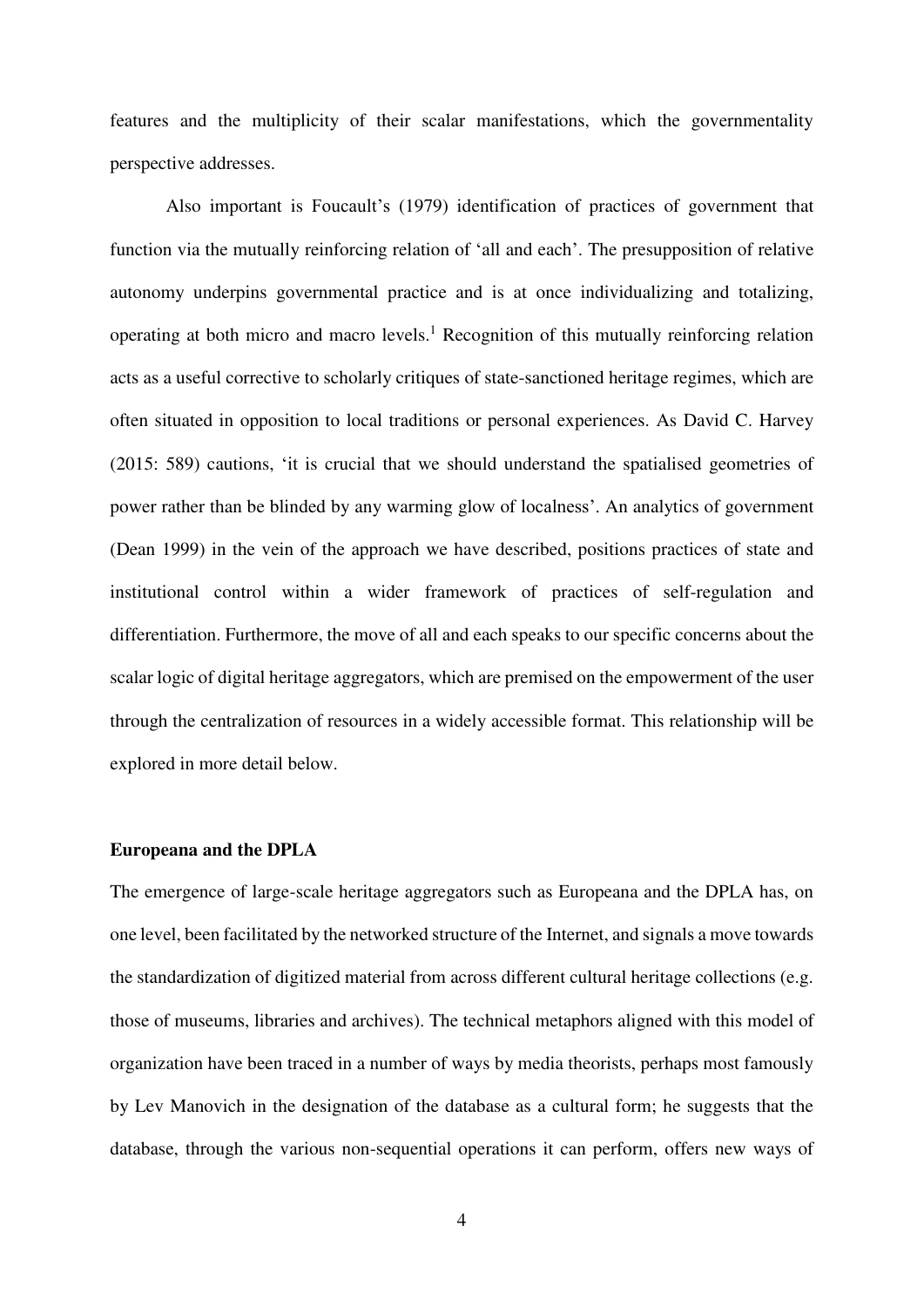structuring knowledge beyond traditional narrative forms (Manovich 1999). Geoffrey C. Bowker proposes a qualification to Manovich's theory, indicating that computerized databases are the outgrowth of a longer movement towards standardization and universal classification, which began in the nineteenth century. He writes that contemporary practices are characterized by the 'greatly increased centrality of the past for the operation of the state … and greatly increased technical facilities for such reworking (of the past) with the development of database technology' (Bowker 2005: 32). Europeana and the DPLA both utilize database technology. However, they express an ambiguity of purpose on the subject of centralized resources. In its latest strategic plan, Europeana defines itself as a platform, 'a place not only to visit but also to build on, play in and create with' (Europeana 2014: 10), while the DPLA has, from the beginning, stressed the need to incorporate a blend of centralized and distributed models of access (DPLA 2011: 2). Furthermore, neither project stores digital content, instead aggregating digital object metadata and pointing to the institutional sites where these objects are held (Darnton 2011).

## *Background*

Before discussing how Europeana and the DPLA function and the ideas they embody, it is first important to clarify the distinct set of social and geopolitical circumstances out of which these projects developed. The original impetus for the Europeana initiative was to safeguard Europe's cultural heritage after the announcement of the Google Books Project in 2005 (Purday 2009). There were worries that Google would end up digitizing and privatizing a large of volume of European print works, and so the proposal was made for an equivalent programme  $-$  a 'European digital library' – that was open access, with non-exclusive rights (European Commission 2005). Funded by the European Commission (EC), the prototype database was launched in November 2008, which provided access to digitized content (initially around 4.2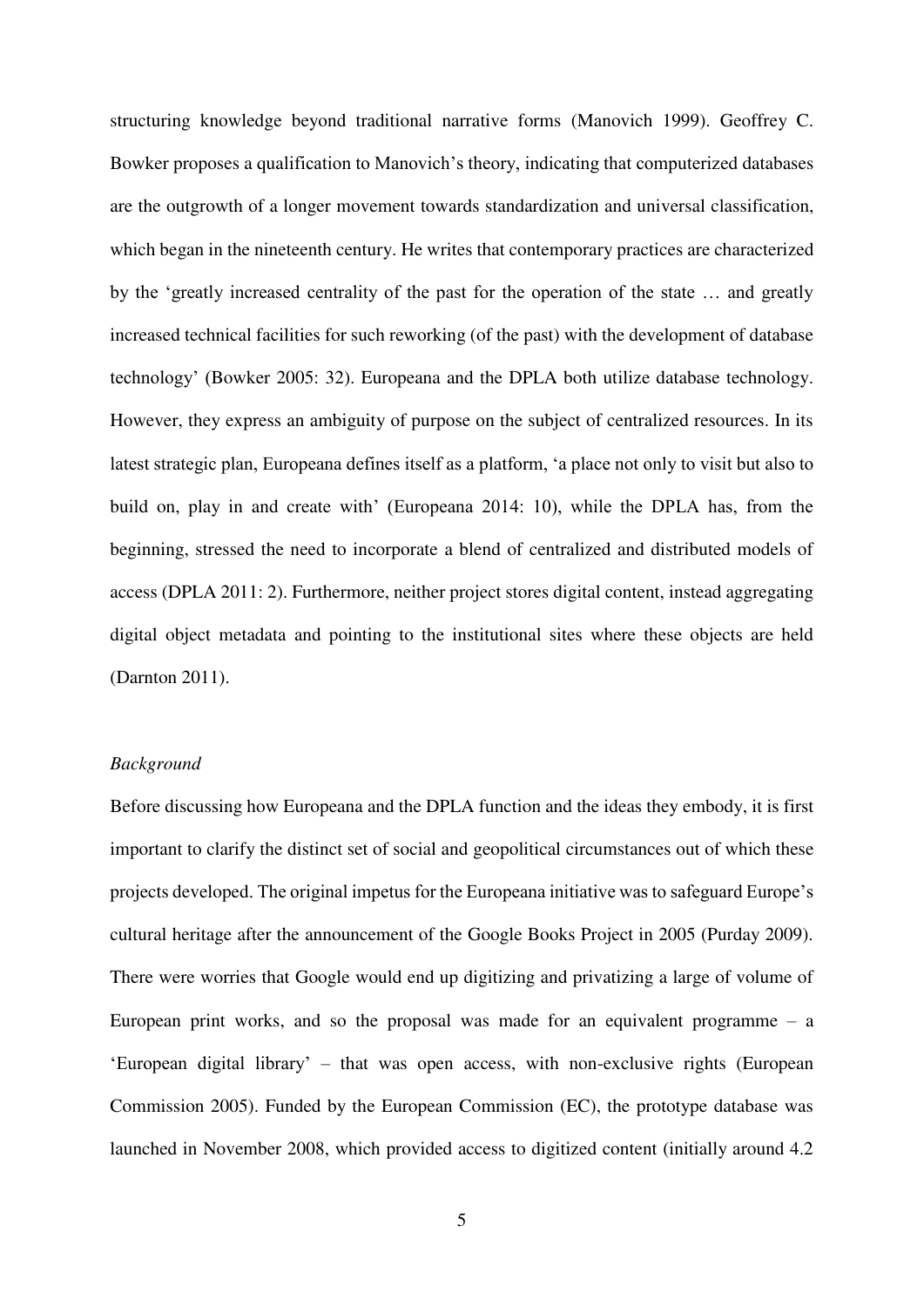million items) from across European museums, libraries and archives via the website www.europeana.eu (cf. Marton 2011). Since then, it has continued to accumulate content and 30 million items were available through the online portal by 2015 (DPLA 2015a). The scale of the target matches the project's ambition to be a comprehensive and representative source for Europe's cultural heritage. As the former Chair of the Europeana Foundation Board, Elisabeth Niggemann, wrote, 'Europeana will become the trusted source of Europe's collective memory' (Europeana 2011: 4). This expression of an explicitly European memory culture is connected to the aims of the EC, to promote unity through the creation of shared values and cultural symbols such as the European flag and the Euro (Macdonald 2013). In much the same way, the EC's cultural heritage projects are intended to forge and popularize a cohesive European identity.

The DPLA project was launched later than Europeana, in April 2013, although Robert Darnton, a member of the Directors' Board, recalls the initial presentation of the idea at a 2010 conference: 'The DPLA, we resolved, would be "an open, distributed network of comprehensive online resources that would draw on the nation's living heritage from libraries, universities, archives, and museums in order to educate, inform, and empower everyone in the current and future generations"' (Darnton 2013). In a similar way to Europeana, the project was originally conceived as a public, non-commercial alternative to Google Books, influenced by the principles of the American public library movement in the nineteenth century (Darnton 2013). In the years following 2010, a combination of public and research librarians and experts in the fields of libraries, technology, law and education, collaboratively established the DPLA infrastructure (DPLA 2016). By the time its website went live, the project had amassed a substantial amount of digital content, primarily from larger institutions such as Harvard, the New York Public Library, the Smithsonian and HathiTrust. However, it remains committed to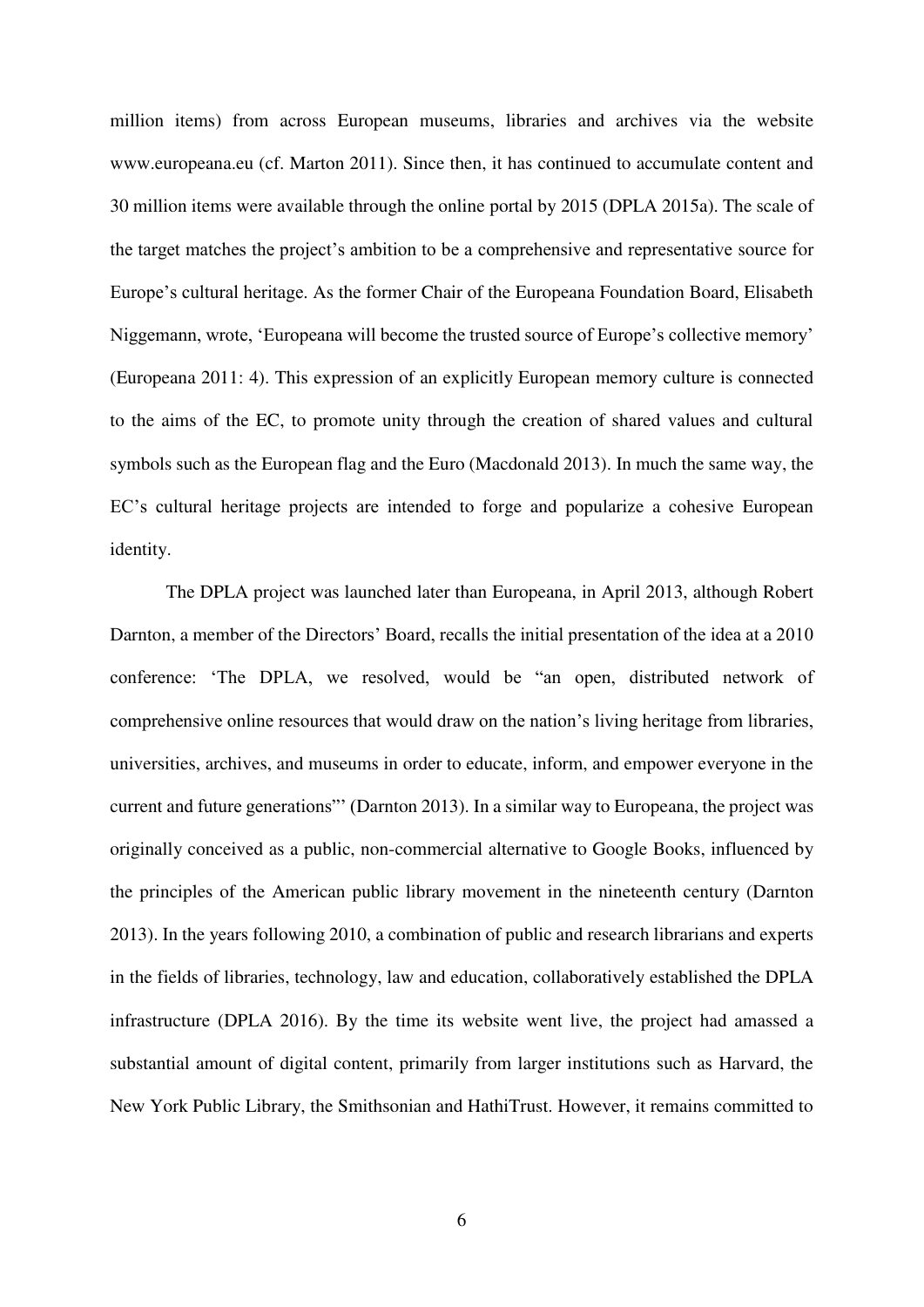enabling smaller public libraries to contribute items from their own collections and is now run as a registered non-profit organization (DPLA 2016).

### *Technical Framework*

Despite their different remits and timeframes, DPLA developers have worked with Europeana from the early stages of the project to make their systems interoperable. There are several factors involved in this process. As mentioned, both are aggregators, meaning that they aggregate digital object metadata and direct users to the institutions where these objects are held via a website, portal or application program interface (API).<sup>2</sup> The digital objects are hosted from the institutions' sites rather than from the aggregators themselves. The broad term digital object is understood to encompass a range of artefacts, including thumbnail images, digital photographs of artworks and other visual material and digital scans of text and print works. Metadata refers to the descriptions of those digital objects to facilitate their discovery online. Europeana's first experiments in creating a metadata standard flexible enough to accommodate library, archive and museum holdings resulted in European Semantic Elements (ESE), which was followed in 2013 with the European Data Model (EDM) interface (Kenny 2015). Much technical effort went towards the development of the EDM, with the aim of creating enriched metadata and greater compatibility between discrete digital collections. For example, the interface allows for the representation of contradictions, so that different descriptions of digital objects can coexist via proxy elements. This function is important, particularly in the cultural heritage sector in relation to provenance, which can be contested. Hence, the EDM accommodates needs at various scales: programmers are satisfied by a tool that more or less conforms to accepted standards because they can program with it or for it. Meanwhile, cultural heritage organizations have a measure of autonomy in that they can present their own interpretive framework for their collections.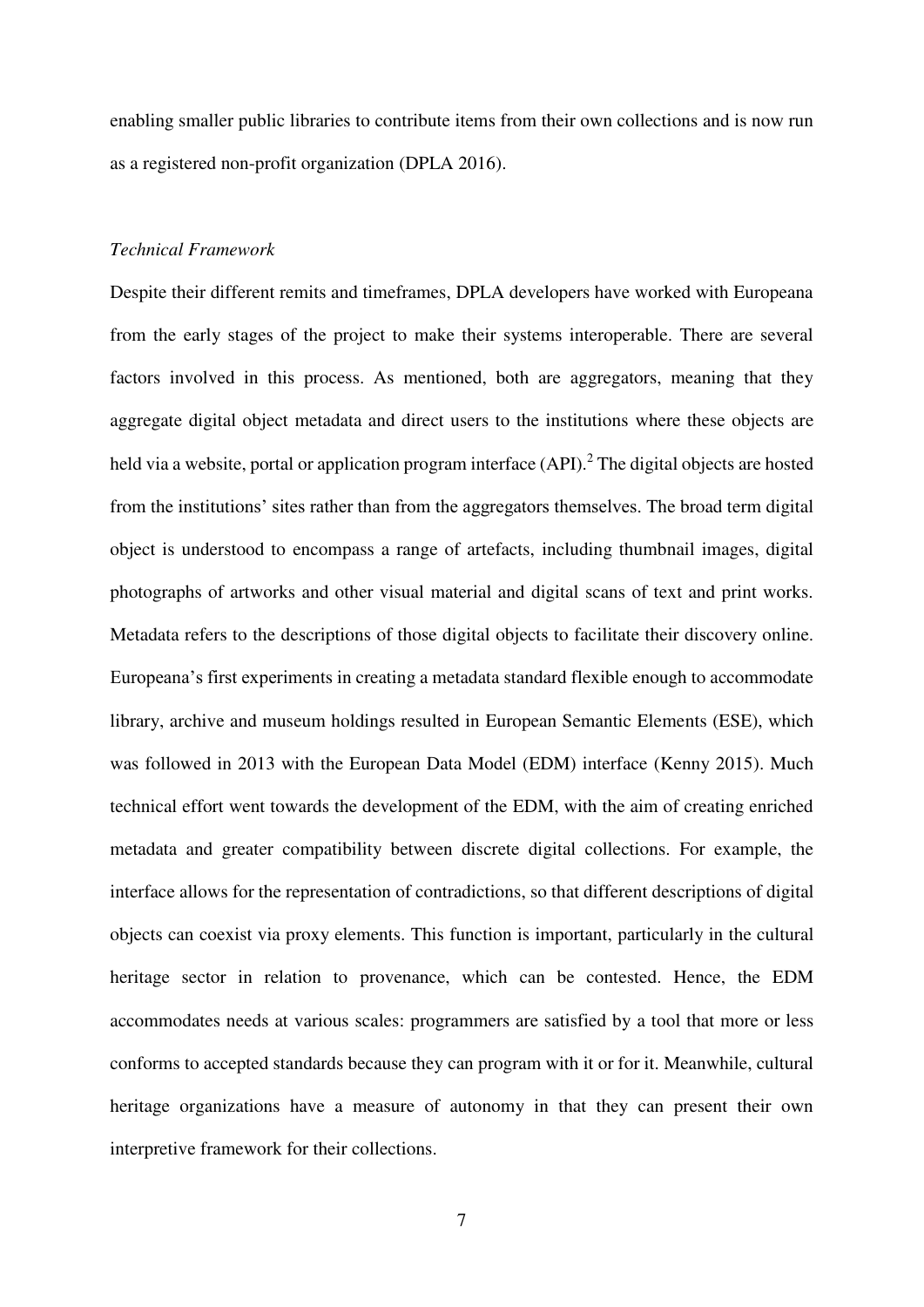The DPLA metadata application profile (DPLA MAP) is based on the EDM and also aims to unify digital content from a range of institutions (DPLA 2015b). As well as enabling interoperability between the two aggregators, these standards facilitate the linking up of collections at different scales, e.g. national and smaller regional museums, libraries and archives. As Darnton (2013) observed, 'within a generation, there should be a worldwide network that will bring nearly all the holdings of all libraries and museums within the range of nearly everyone on the globe'. Yet, despite the potential of global standardization, each project is defined in more abstract scalar terms, specifically through ideas of Europe and the public. In both cases, these reflect uncertain locations and identity structures that complicate their respective supranational and national boundaries. This issue raises questions about the local contexts the standards are intended to reach; as Bowker et al. (2010: 102) query, 'to what extent is a metadata standard designed generic enough to represent a domain ("reach or scope") while aiming at fitting local structures, social arrangements, and technologies ("embeddedness")?'. In order to draw out the relationship between abstract and more local expressions of Europeanness and publicness, it is necessary to examine how each project engages with its audiences.

# *Audiences*

The earlier reference to Europeana's presentation of itself as a platform is linked to its strategic aim to meet 'rising user expectations' and provide ways to interact with and reuse the material people encounter via the database (Europeana 2014: 10). The original assumption was that aggregating and making digital heritage content available online would automatically lead to higher engagement, and this was not the case (Europeana 2011). Nick Poole acknowledged that '"access" as a principle has failed almost entirely because it is passive – we have had to learn to move on from passive provision of access to proactive engagement with audiences'; he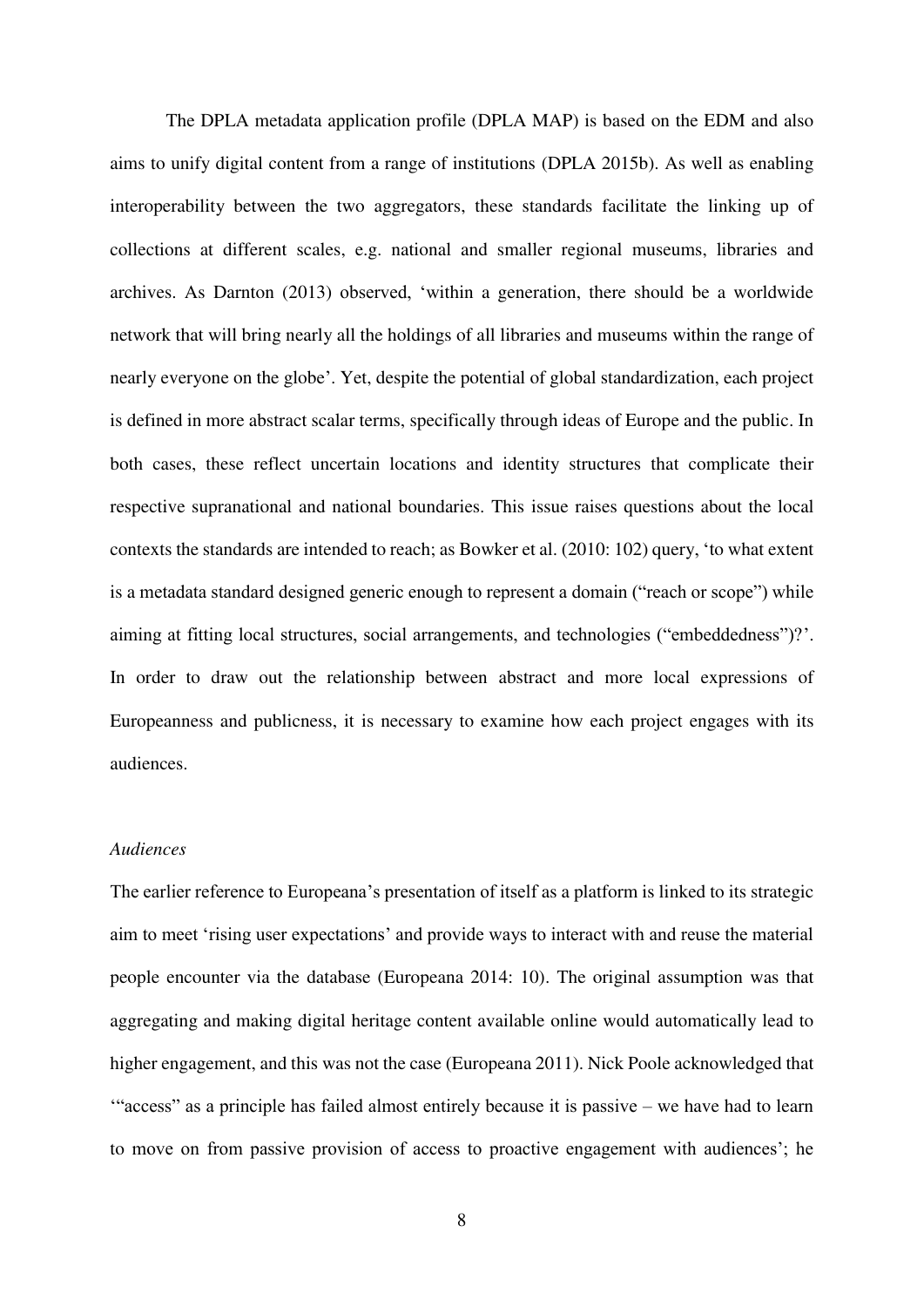suggested that 'the next challenge is not mass-digitisation or mass-preservation, but masscuration of the sheer volume of cultural content' (Poole 2014). Poole was the Chair of the Europeana Network (2010–2014) and the Chief Executive Officer of the Collections Trust up until 2015, the organization that managed the UK aggregator for Europeana cultural heritage data. As such, he was involved in the writing of Europeana's 2020 Strategy, which presents a similar view that digital heritage needs to be made meaningful to people through curation and creative open use (Europeana 2014).

Some of Europeana's more recent projects have attempted to address these concerns. A notable example is Europeana 1914–1918, an initiative to commemorate the centenary of the First World War. It brings together collections from the Europeana database in conjunction with documents and memorabilia gathered from individuals and digitized at several European roadshows. There is also an online collections form on the website, where personal stories and images can be uploaded. Europeana 1914–1918 goes some way towards meeting Poole's call for 'mass-curation' of cultural content because it looks at the broader context and impact of WWI, inviting individual and collective contributions, and making them available in the curated space of the website. In addition, all the material is available for reuse, which allows for adaptation of the content.

Underlying the model of curation and creative reuse, however, is the rationale for Europeana itself, which is related to the EC's aim of promoting a shared European culture, and has been described as a form of soft power (Shore 2006). Therefore, the increased focus on individual stories and experiences could also be read as a revision of its strategies for political cohesion, employed when previous approaches failed to engage audiences in anticipated ways. This suggestion brings us back to the terrain of Foucault and governmentality. As Rosemary Coombe and Lindsay M. Weiss observe, it is in-keeping with governmental strategies to seek to foster regulated freedom in persons and locales: 'The cultivation of personal autonomy is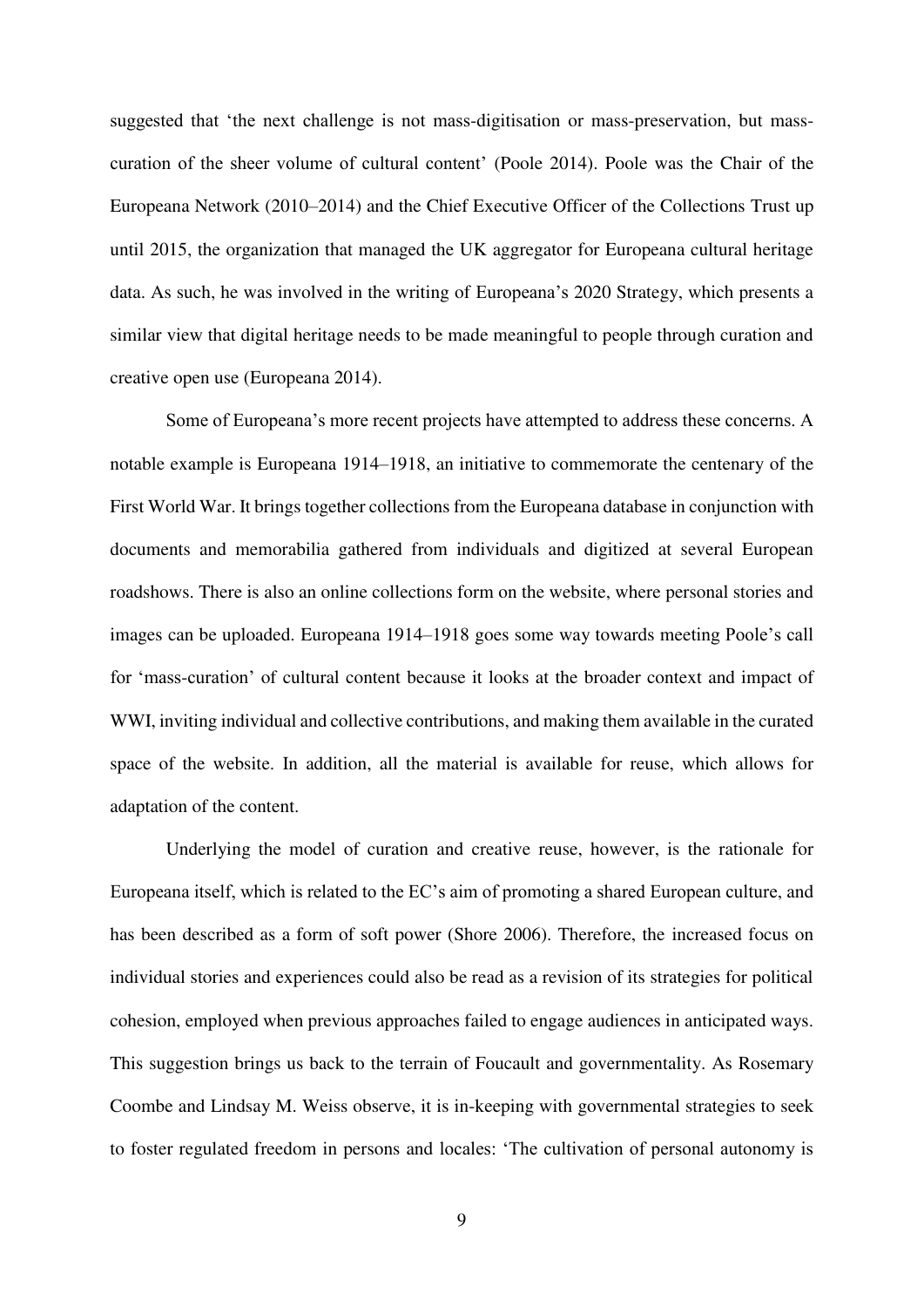one means through which such technology does its social work' (Coombe and Weiss 2015: 45). Another way of framing the EC's aims is through Anna Tsing's notion of effective generalization. She writes:

Generalization to the universal requires a large space of compatibility among disparate particular facts and observations. As long as facts are apples and oranges, one cannot generalise across them. One must first see them as 'fruit' to make general claims. Compatibility standardizes difference. It allows transcendence: the general can rise above the particular. For this, compatibility must pre-exist the particular facts being examined; and it must unify the field of enquiry. The searcher for universal truths must establish an *axiom of unity* – whether on spiritual, aesthetic, mathematical, logical, or moral principles. (Tsing 2005: 89)

So, while the centenary of the War has been an occasion for the articulation and exploration of different cultures of memory and forgetting, it also has a sufficiently large space of compatibility, as a pan-European catastrophe, to act as an effective generalization.<sup>3</sup> Generalizations standardize difference and fold particulars into universals in the online heritage space of Europeana. While this may be a productive process with respect to fostering mutual understanding, the stakes are important: the memorial culture around the War has a minimum consensus – an axiom of unity in Tsing's terms – yet the idea of a federal Europe does not. As Marc Abélès (2004: 5) discerns, 'on the contrary, the word "federation" seems to repel most of the (EU) member states'. Such generalizations again draw attention to the issue of standardization and the embeddedness of politics in technologies like Europeana. Here, it is Europeana's users that are implicated in the process; the project targets different 'locals' – different potential actors, local institutions and populations, down to individual contributors – to support its transnational identity claim, which is in line with the governmental rationality of the EC.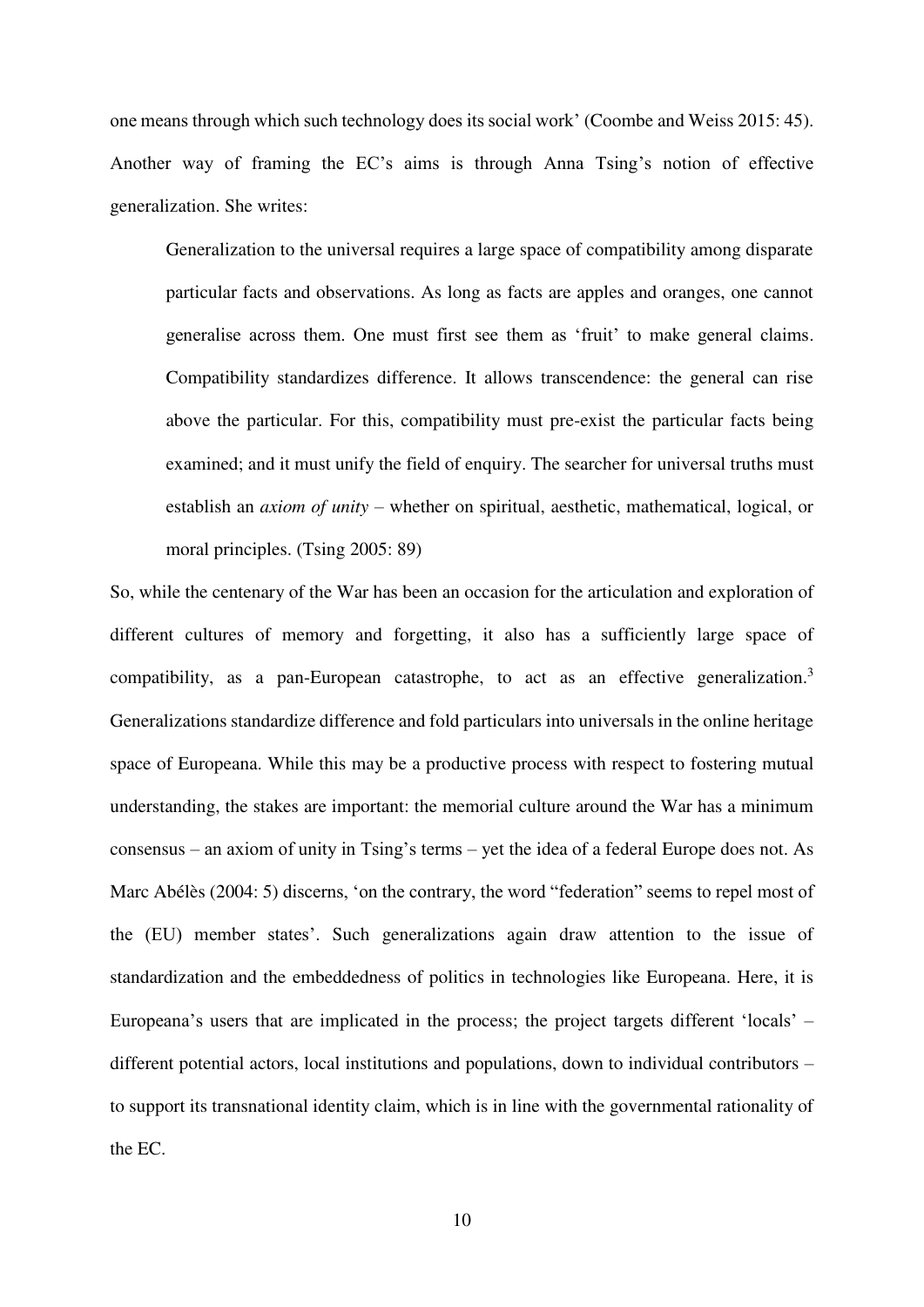The DPLA also combines universal and local scales in its public vision. Understandings of publicness have historically been defined in relation to various manifestations of the private; the domestic space of the home was crucial in marking this divide and separating privacy and intimacy from the duties of public life. In a similar way, the establishment of publicly funded and maintained institutions has come to represent a defence against the widespread privatization and marketization of fundamental services (Chun 2016). Such places are generally regarded as trustworthy, in part due to their public service remit. Bennett's work demonstrates how the idea of the public was at the heart of a developing definition of the museum in the nineteenth century: the museum's rhetoric 'is, in the main, characterised by two principles: first the principle of public rights sustaining the demand that museums should be equally open and accessible to all; and second, the principle of representational adequacy sustaining the demand that museums should adequately represent the cultures and values of different sections of the public' (Bennett 1990).

This historical contextualization has parallels in the history of US public libraries (Pawley and Robbins 2013), the namesake of the DPLA. However, although the DPLA positions itself as a digital continuation of the traditions embodied in public libraries, it is interesting to note that there has been some ambivalence about the project from library practitioners. The report from an early working group meeting registers apprehension about the relationship between the DPLA and public libraries: participants 'expressed concerns that a DPLA may inadvertently take public funding away from existing public libraries, while others pointed out that a DPLA could help drive attention to public libraries. Many participants emphasized that a DPLA will support, not replace, existing public libraries' (DPLA 2011: 4). As the extract suggests, the DPLA and public libraries meet at the intersection of knowledge organization, even while the form of publicness at issue seems more historically aligned with physical spaces than technical infrastructures. This apprehension reveals a number of tensions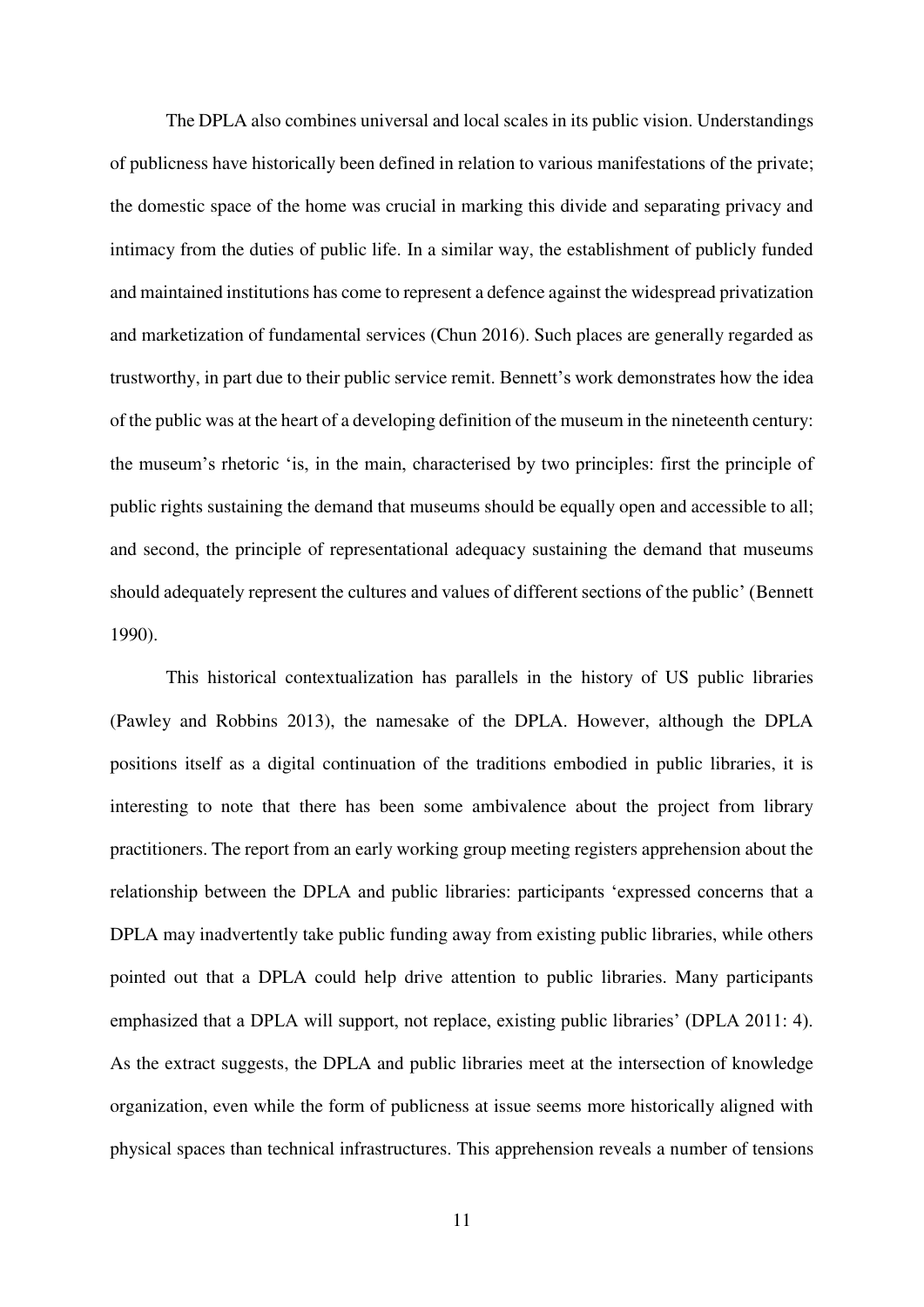around conceptions of publicness and its entanglement in ongoing debates about public goods and diminishing public funding for institutions like public libraries and state museums.

The DPLA would later clarify its use of the term public to denote a 'critical, open intellectual landscape … in the face of increasingly restrictive digital options' (DPLA 2016), much as Europeana was conceptualized as a public endeavour that would provide an alternative to corporate entities like Google. Here, the DPLA acknowledges the growing privatization of digital cultural content, although it also points towards a shifting understanding of term public, embedded as it is within the privatized infrastructure of the Internet. Such restrictions partly explain its commitment to supplementing the services that public libraries provide, with activities including digitization, metadata creation and enhancement, hosting and community outreach programmes (DPLA 2016). These support the aims of the initiative to link up collections at local and national scales, which is facilitated by its use of the metadata application profile (DPLA MAP). A differentiation in services also serves to allay the fears of public libraries and other institutions the DPLA relies on to provide digital objects and metadata for aggregation: it casts the publicness of the DPLA in a different light to that of the traditional public library, thus attempting to remove the possible competition for resources anticipated in the excerpt above.

In the assertion that the DPLA makes America's riches 'freely available to the world' (DPLA 2016), it is possible to detect the influence of older notions of public space as 'an emptiness that enables free and equal speech' or access (Massey 2005: 152). As Darnton (2013) put it, 'what could be more utopian than a project to make the cultural heritage of humanity available to all humans?' Yet, while these lofty ambitions seem partially realizable via the infrastructure of a digital public space, that is not to say that access to the infrastructure itself will be similarly democratic or far reaching. Therefore, to return to Tsing's theory, it may be that the public is a sufficiently effective generalization to achieve compatibility among a range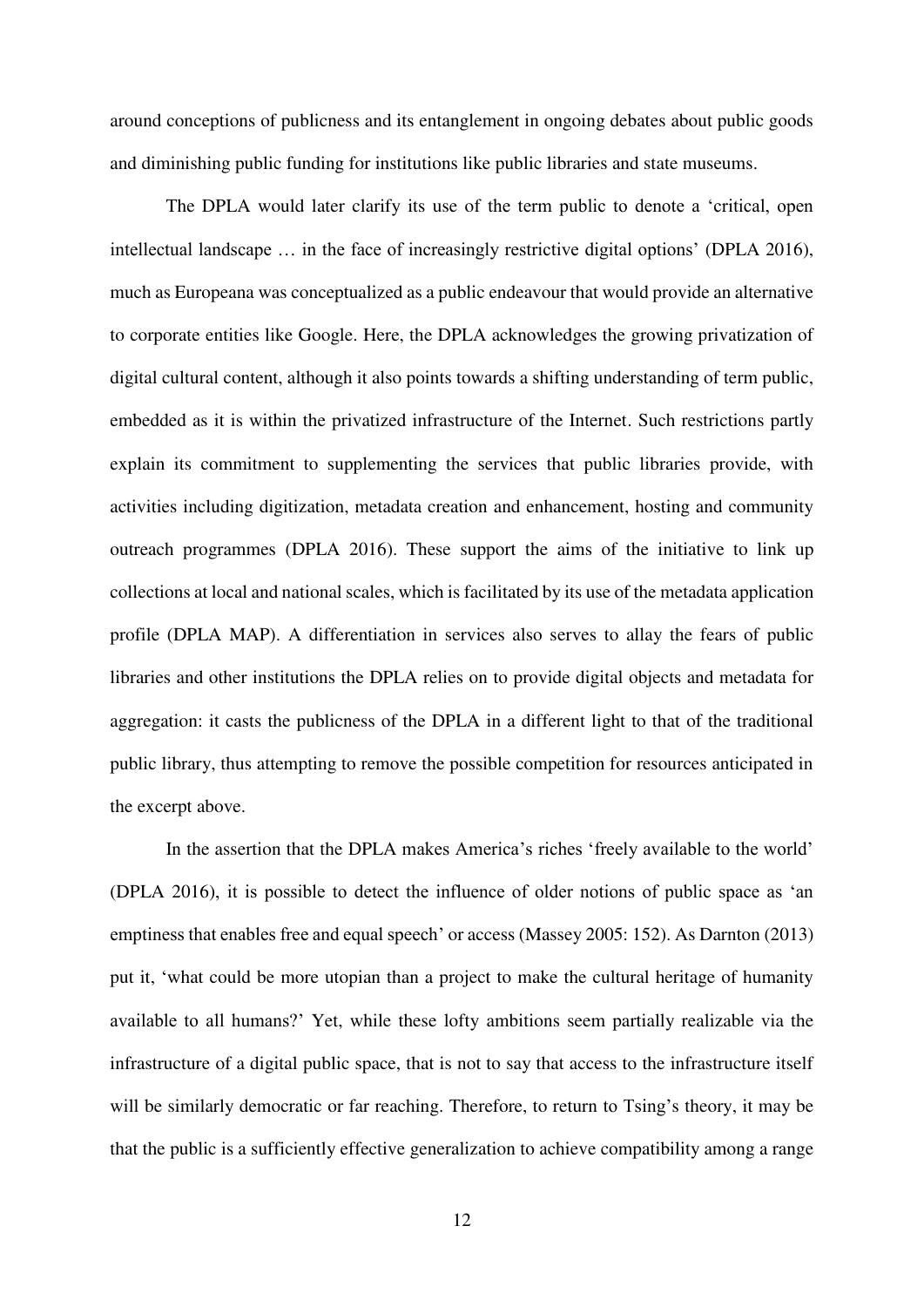of institutions and actors. In practice though, the DPLA must go beyond the development of technology that makes digital heritage widely discoverable, and address the unevenness of public rights in different localities, and at different scales. Its grassroots organization and hosting of outreach events demonstrate some of its methods for achieving that. These efforts involve openness of process and ongoing negotiation about the general or local shape of public entities. Only through such negotiation can the potential for more productive and equitable scalar relationships be created.

#### **Conclusion**

In this discussion of digital heritage aggregators, we have compared the formation of the Europeana project with that of the DPLA. In their technical development, there are clear parallels; indeed, the data model created by Europeana was reused and adapted for the DPLA. The motives underlying this decision are numerous, some of which have been alluded to previously. For example, the interoperability of European and transatlantic digital heritage collections allows for broader searches and cross-comparison with a larger range of sources. Technical solutions are primarily focused on how such outcomes can be achieved. However, there are also a set of questions to be asked regarding what is lost in the process of standardizing content, and the relative losses and gains of effective generalizations (Tsing 2005). Focusing on the needs of individual users does not always counteract this tendency of standardization, since, as Foucault's work shows, techniques of government can be both individualizing and totalizing (1979). Likewise, what has been described as the democratizing effect of heritage aggregators (Darnton 2011) can, at the same time, obscure the political gestures implicit in their conceptual framing.

We would argue for a critical and reflective approach to these entities, one that makes visible the political and ethical decisions taken in developing universal standards (Bowker and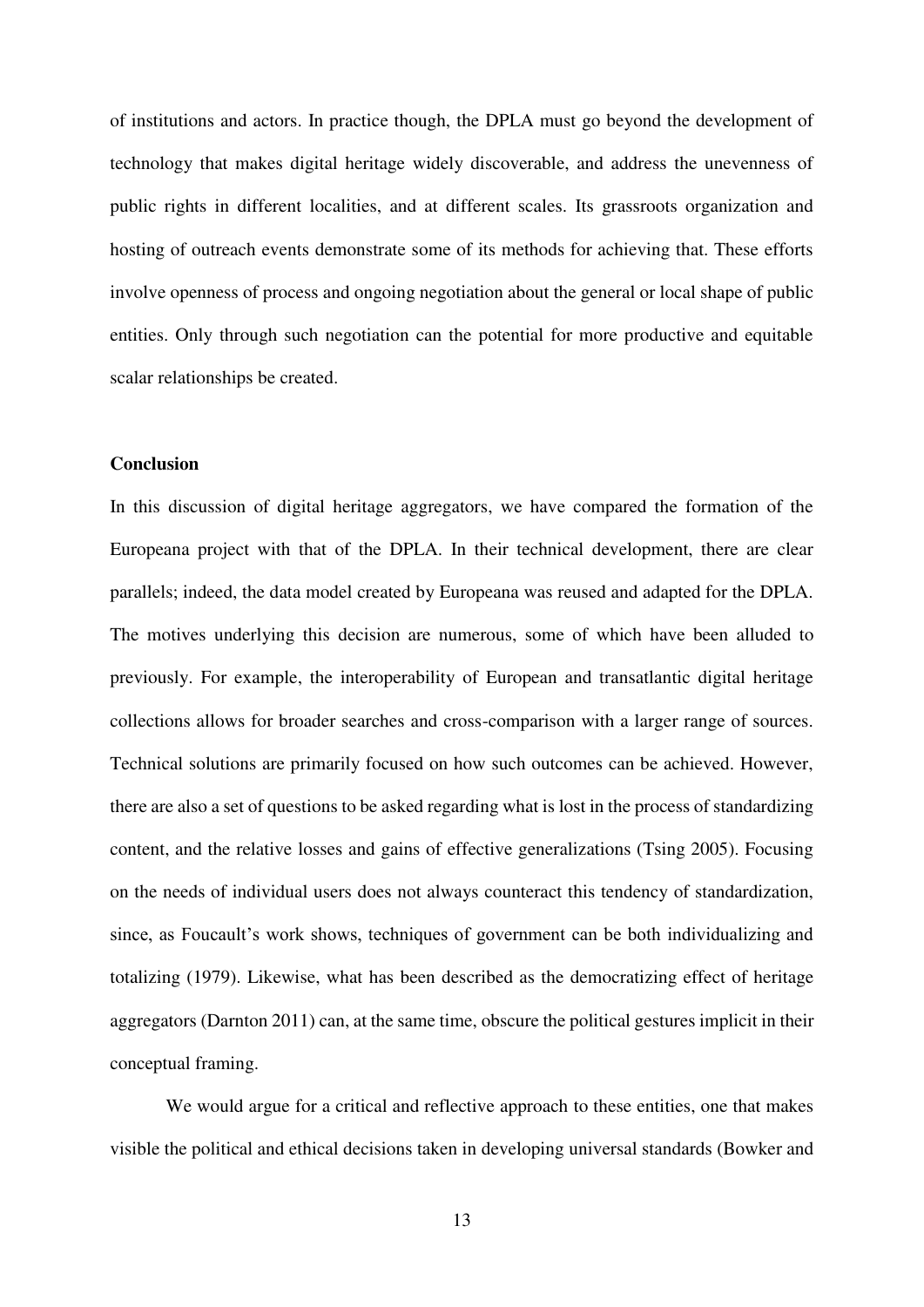Star 1999). Just as the organization of knowledge in museums, libraries and archives has had powerful socially differentiating effects (Bennett 1990), so the workings of digital heritage aggregators have significant implications for contemporary organizational practices. This short study provides a way into thinking about the digital mediation and structuring of such practices, and about the multiple scales at which heritage aggregators operate. By emphasizing the interconnectedness of these scalar dimensions, it makes a distinctive contribution to understanding the politics of scale in digital heritage cultures.

## **Notes**

<sup>1</sup> The mutually reinforcing relation of all and each is a relationship we address in more detail elsewhere. See, for example, Bettivia and Stainforth 2015.

<sup>2</sup> An API is a web service which can be used to access collections data and incorporated into new applications, e.g. other websites.

 $3$  Steffi de Jong (2011) has noted a similar move in the presentation of WW2 narratives, suggesting the war is remembered as a tragedy 'in which all Europeans appear equally as victims' (de Jong 2011: 378).

#### **References**

Abélès, M. 2004. 'Identity and Borders: An Anthropological Approach to EU Institutions', *Twenty-First Century Papers: On-Line Working Papers from the The Center for 21st Century Studies* 4: 1–26. Retrieved 14 November 2016 from https://www4.uwm.edu/c21/pdfs/workingpapers/abeles.pdf

Arantes, A.A. 2007. 'Diversity, Heritage and Cultural Politics', *Theory, Culture and Society* 24(7-8): 290–296.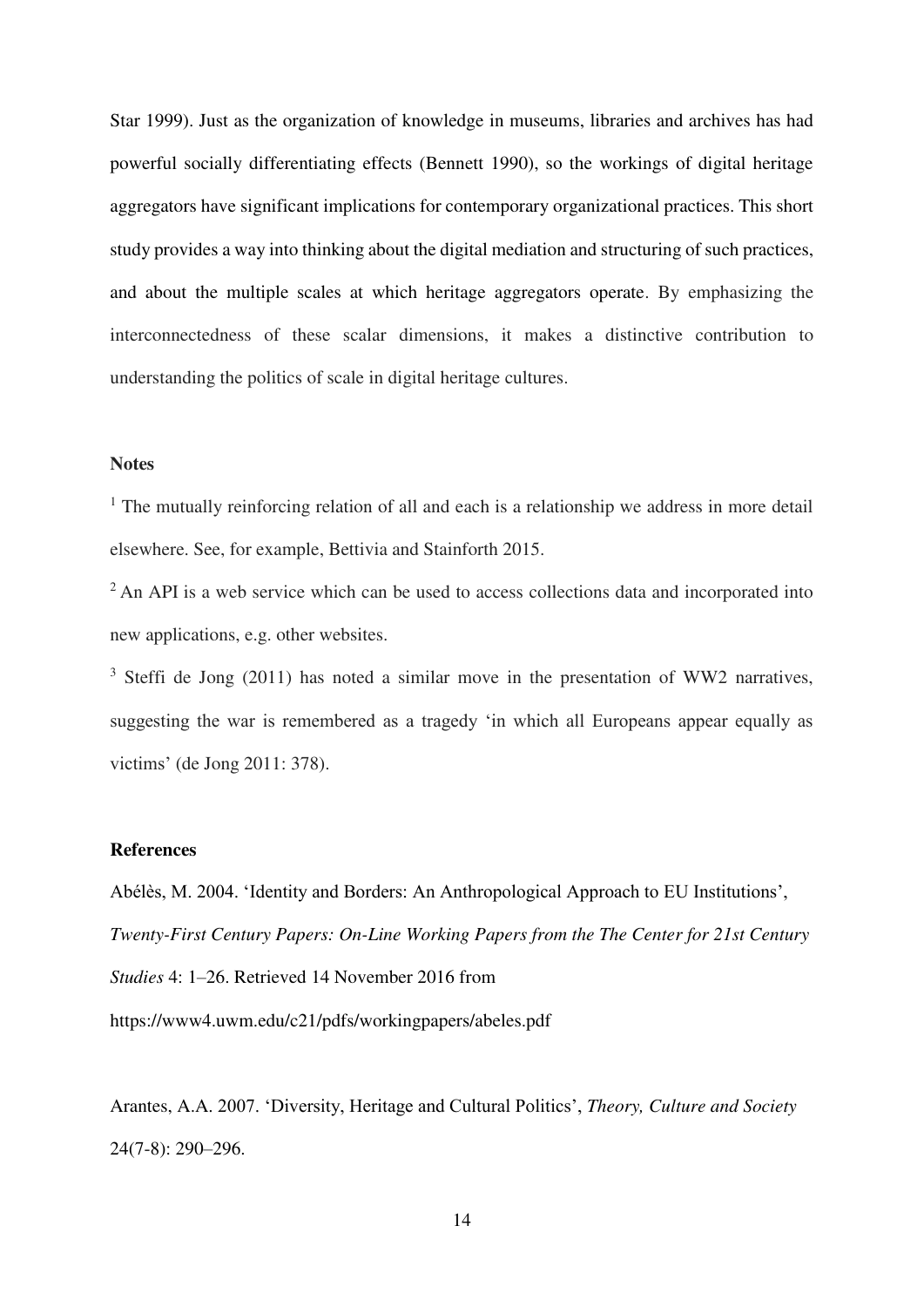Beer, D. and R. Burrows. 2013. 'Popular Culture, Digital Archives and the New Social Life of Data', *Theory, Culture & Society* 30(4): 47–71.

Bennett, T. 1990. 'The Political Rationality of the Museum', *Continuum: The Australian Journal of Media & Culture* 3(1). Retrieved 14 November 2016 from http://wwwmcc.murdoch.edu.au/ReadingRoom/3.1/Bennett.html

\_\_\_\_\_\_\_. 2013. *Making Culture, Changing Society*. Abingdon; New York: Routledge.

Bettivia, R. and E. Stainforth. 2015. 'All and Each: Dialogues in the Digital Archive', *Connecting Communities: Storytelling & the Digital Archive Conference & Community Showcase, Leeds, March 2015*. Leeds: University of Leeds.

Bowker, G.C. and S.L. Star. 1999. *Sorting Things Out: Classification and Its Consequences*. Cambridge, Mass.: MIT Press.

Bowker, G.C. 2005. *Memory Practices in the Sciences*. London: MIT Press.

Bowker, G.C., K. Baker, F. Millerand and D. Ribes. 2010. 'Toward Information Infrastructure Studies: Ways of Knowing in a Networked Environment', in J. Hunsinger et al. (eds), *International Handbook of Internet Research*. Dordrecht: Springer, pp. 97–117.

Chun, W. 2016. *Updating to Remain the Same: Habitual New Media*. Cambridge, MA: MIT Press.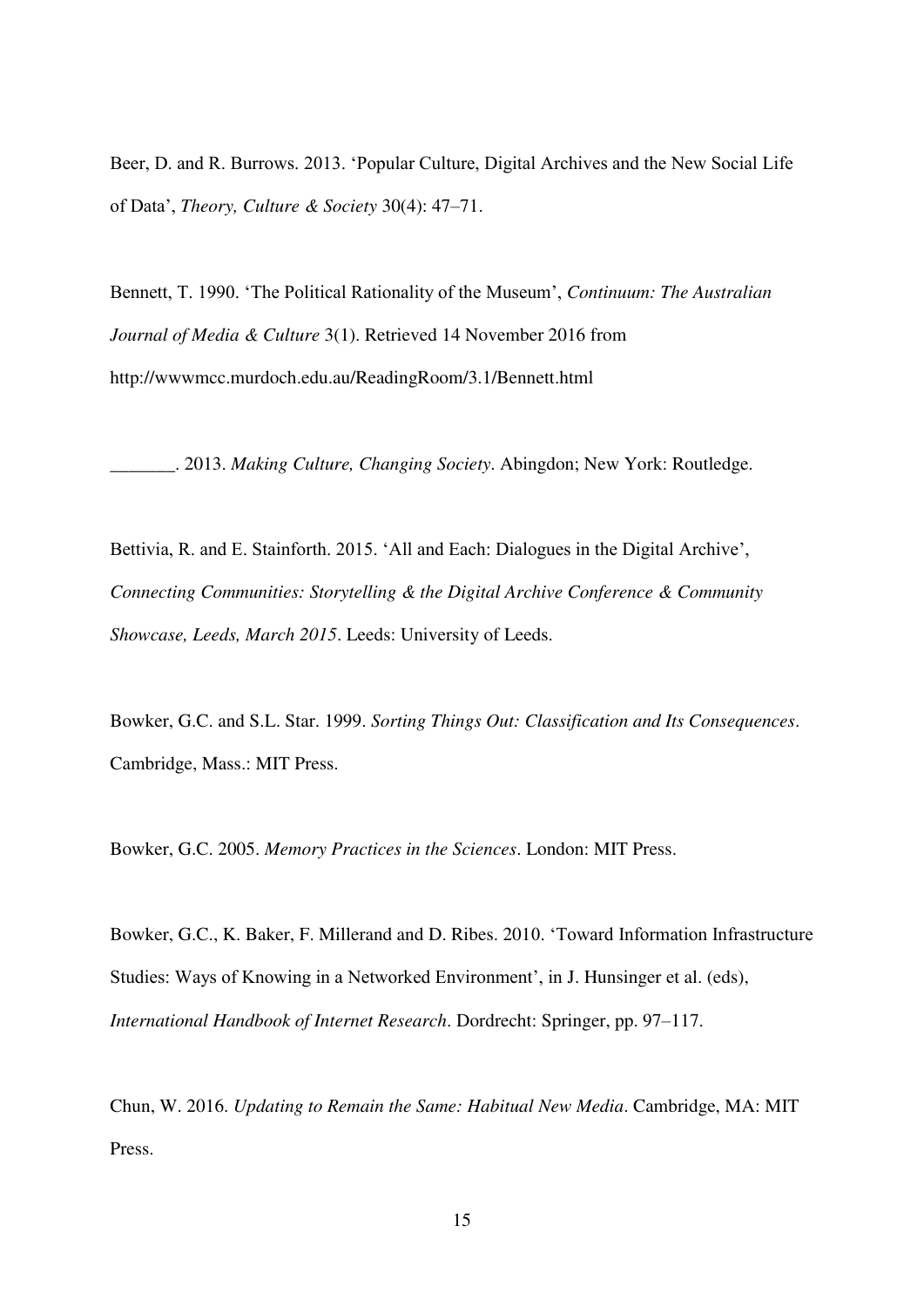Coombe, R. and L.M. Weiss. 2015. 'Neoliberalism, Heritage Regimes, and Cultural Rights', in L. Meskell (ed.), *Global Heritage: A Reader*. Hoboken, New Jersey: Wiley-Blackwell, pp. 43–69.

Darnton, R. 2011. 'Six Reasons Google Books Failed', *The New York Review of Books*. Retrieved 14 November 2016 from http://www.nybooks.com/daily/2011/03/28/six-reasonsgoogle-books-failed/

\_\_\_\_\_\_\_. 2013. 'The National Digital Public Library Is Launched!', *The New York Review of Books*. Retrieved 14 November 2016 from http://www.nybooks.com/articles/2013/04/25/national-digital-public-library-launched/

de Jong, S. 2011. 'Is this us? The Construction of the European Man/Woman in the Exhibition It's our History!' *Culture Unbound* 3: 369–383.

Dean, M. 1999. *Governmentality: Power and Rule in Modern Society*. London: Sage.

DPLA. 2011. 'Digital Public Library of America Working Group Meeting'. Retrieved 14 November 2016 from https://dp.la/info/wp-

content/uploads/2011/03/DPLA\_March2011Workshop\_Notes.pdf

\_\_\_\_\_\_\_. 2015a. 'DPLA Strategic Plan: 2015 through 2017'. Retrieved 14 November 2016 https://dp.la/info/wp-content/uploads/2015/01/DPLA-StrategicPlan\_2015-2017-Jan7.pdf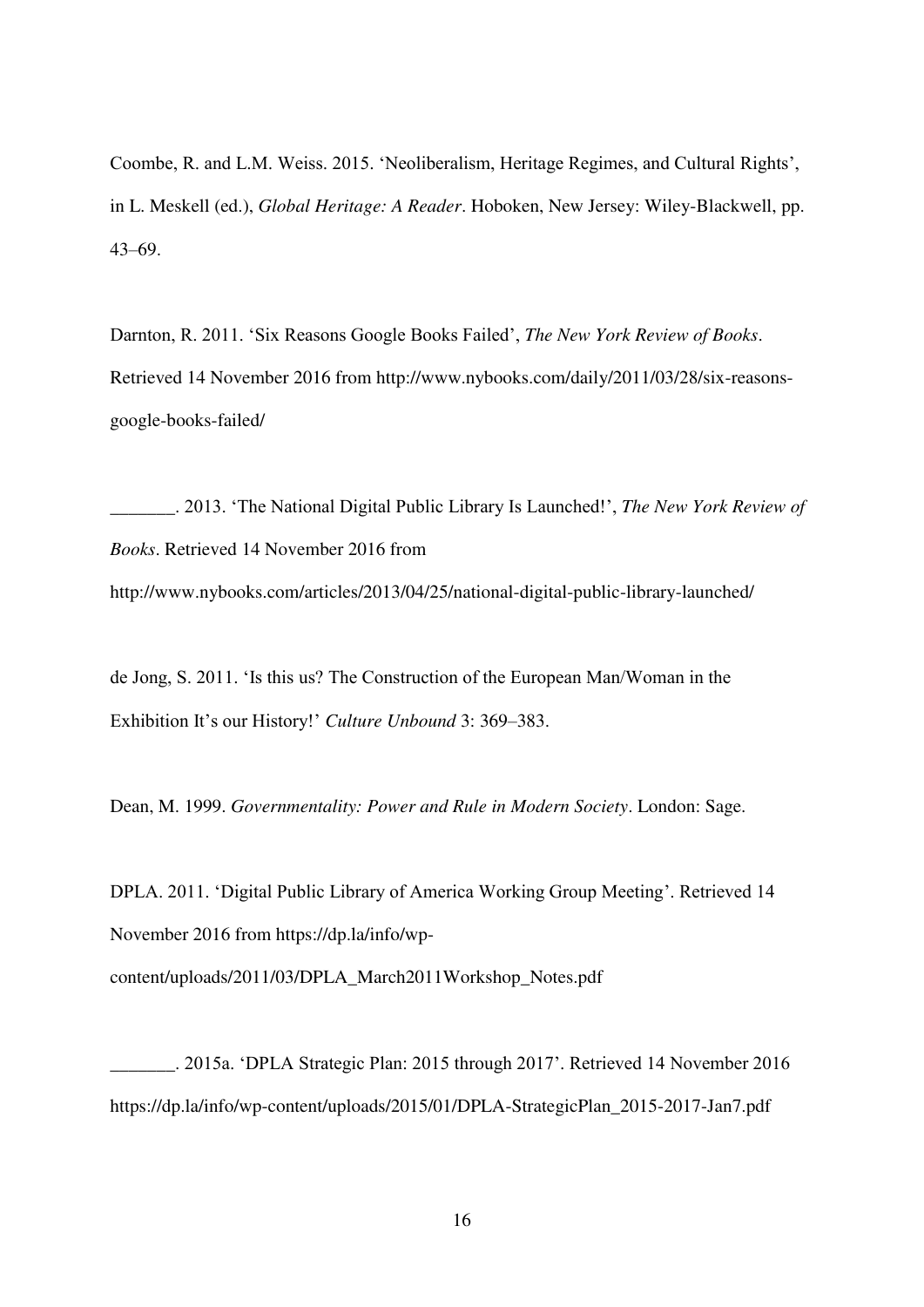\_\_\_\_\_\_\_. 2015b. 'Metadata Application Profile, version 4.0'. Retrieved 14 November 2016 from https://dp.la/info/wp-content/uploads/2015/03/MAPv4.pdf

\_\_\_\_\_\_\_. 2016. Website. Retrieved 14 November 2016 from https://dp.la/

European Commission. 2005. Scanned copy of letter by Jacques Chirac and Gerhard Schröder to José Manuel Barroso, 28 April. Retrieved 14 November 2016 from http://ec.europa.eu/information\_society/activities/digital\_libraries/doc/letter\_1/index\_en.htm

Europeana, 2011. 'Strategic Plan 2011-2015', Brussels. Retrieved 14 November 2016 from http://www.pro.europeana.eu/c/document\_library/get\_file?uuid=c4f19464-7504-44db-ac1e-3ddb78c922d7&groupId=10602

\_\_\_\_\_\_\_. 2014. 'Europeana Strategy 2015–2020', Brussels. Retrieved 14 November 2016 from

http://pro.europeana.eu/files/Europeana\_Professional/Publications/Europeana%20Strategy%2 02020.pdf

\_\_\_\_\_\_\_. 2016. 'Glossary', Brussels. Retrieved 14 November 2016 from http://pro.europeana.eu/page/glossary

Foucault, M. 1979. *Omnes et Singulatim: Towards a Criticism of 'Political Reason'*, The Tanner Lectures on Human Values, delivered at Stanford University, 10 and 16 October. Retrieved 14 November 2016 from http://tannerlectures.utah.edu/\_documents/a-toz/f/foucault81.pdf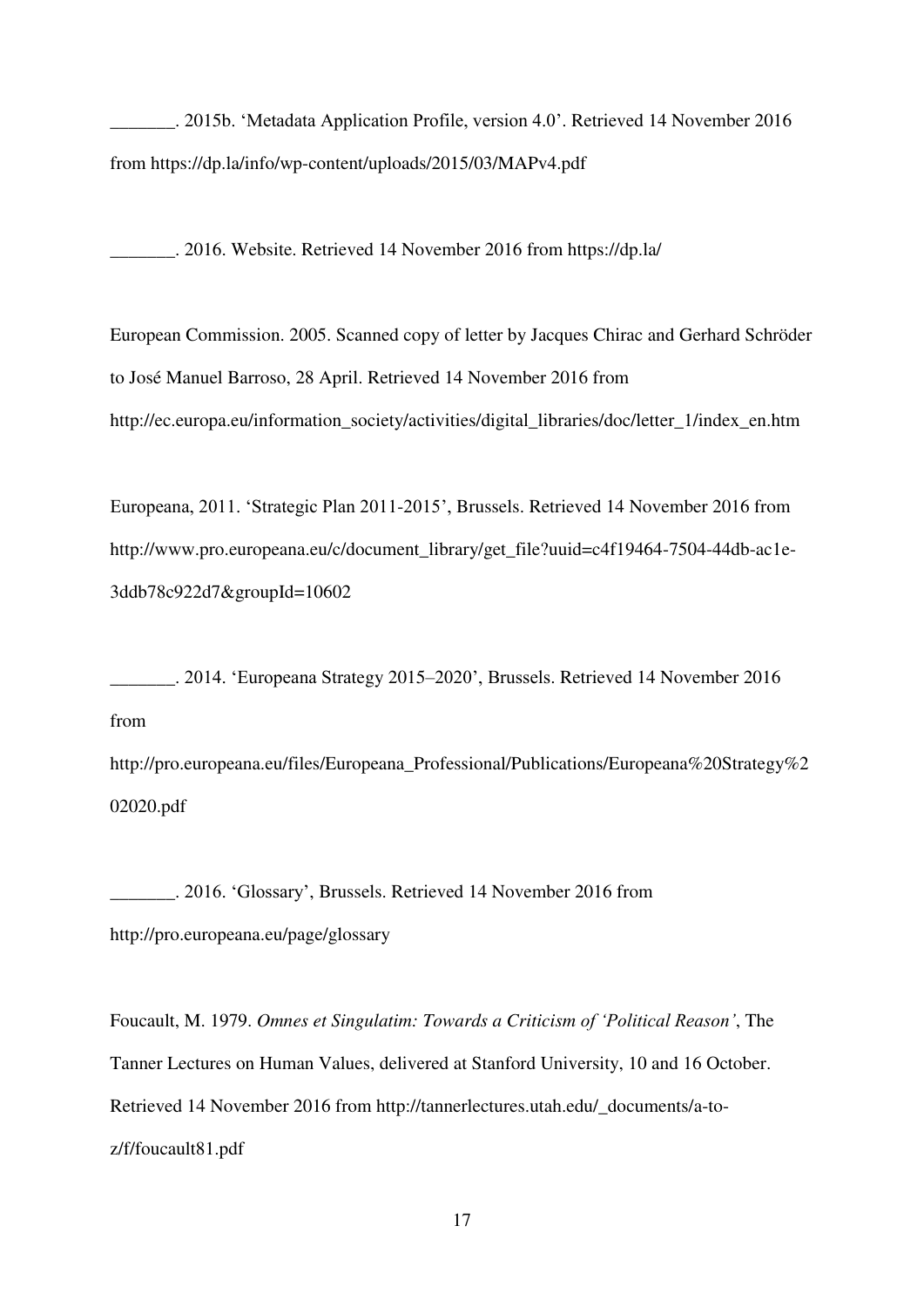\_\_\_\_\_\_\_. [1982] 1988. *Technologies of the Self: A Seminar with Michel Foucault*, L.H. Martin, H. Gutman and P.H. Hutton (eds). London: University of Massachusetts Press, pp. 16–49. Retrieved 14 November 2016 from http://foucault.info/doc/documents/foucaulttechnologiesofself-en-html

Gordon, C. 1991. 'Governmental Rationality: An Introduction', in G. Burchell, C. Gordon and P. Miller (eds), *The Foucault Effect: Studies in Governmentality*. London: Wheatsheaf Harvester, pp. 2–3.

Harvey, D.C. 2015. 'Heritage and Scale: Settings, Boundaries and Relations', *International Journal of Heritage Studies* 21(6): 577–593.

Kenny, E. 2015. 'Europeana: Cultural Heritage in the Digital Age', in P. Innocenti (ed.), *Cultural Networks in Migrating Heritage: Intersecting Theories and Practices across Europe*. Farnham: Ashgate, pp. 85–94.

Macdonald, S. 2013. *Memorylands: Heritage and Identity in Europe Today*. London: Routledge.

Manovich, L. 1999. 'Database as Symbolic Form', *Convergence* 5(2): 80–99.

Marton, A. 2011. *Forgotten as Data – Remembered through Information. Social Memory Institutions in the Digital Age: The Case of the Europeana Initiative*. London School of Economics (PhD Thesis).